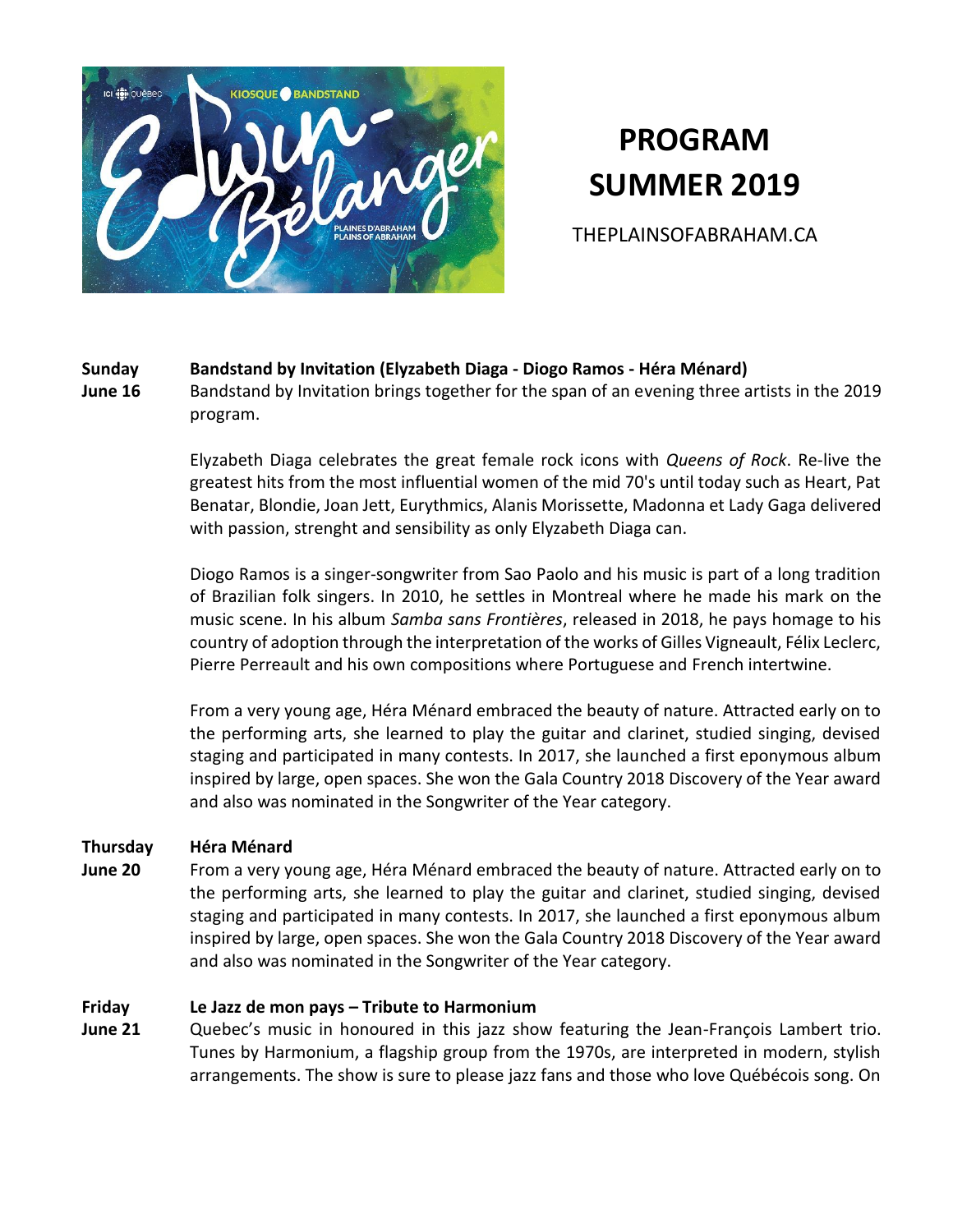stage, Jean-François Lambert sings and plays the piano, Renaud Labelle is on bass and Jean-François Gagné on drums.

## **Saturday Mauvais Sort**

**June 22** Mauvais Sort's musicians are from Québec City. The group's music is traditionally inspired, featuring folk, rock and sounds from around the world. Since 2000, the group has given more than 650 shows in 9 countries. In 2006, Mauvais Sort received the Best Folk Music in Canada award and was nominated for a Canadian Folk Music Award in 2010 in the Music Innovation category.

# **Wednesday Djely Tapa**

**June 26** As a descendant of a renowned line of Griots, singer-songwriter Djely Tapa, of Malian origin, has a style that alternates between the blues, electro rhythms and Sahelian undertones. She first became known as a singer with the Afrikana Soul Sister group. Then, in 2019, she launched her first solo album, *Barokan*, in which she addresses themes related to the place of women in society and the African identity. Djely Tapa is the 2019-2020 Révélation Radio-Canada for World Music.

# **Thursday Kozmic – Tribute to Janis Joplin**

**June 27** Kozmic, a group of six impassioned musicians from Québec City, presents a tribute show to Janis Joplin and a trip down memory lane and the psychedelic era with tunes by Jimi Hendrix, Jefferson Airplane and The Doors. Dressed in apparel from the era, the group will take you back to 1960s and the sounds of pure rock, blues and soul music.

# **Friday Queens of Rock**

**June 28** Created and led by powerhouse vocalist Elyzabeth Diaga, *Queens of Rock* celebrates the great female rock icons. Re-live the greatest hits from the most influential women of the mid 70's until today such as Heart, Pat Benatar, Blondie, Joan Jett, Eurythmics, Alanis Morissette, Madonna et Lady Gaga delivered with passion, strenght and sensibility as only Elyzabeth Diaga can.

### **Saturday Diogo Ramos**

**June 29** Diogo Ramos is a singer-songwriter from Sao Paolo and his music is part of a long tradition of Brazilian folk singers. In 2010, he settles in Montreal where he made his mark on the music scene. In his album *Samba sans Frontières*, released in 2018, he pays homage to his country of adoption through the interpretation of the works of Gilles Vigneault, Félix Leclerc, Pierre Perreault and his own compositions where Portuguese and French intertwine.

### **Sunday Tribute to Bob Walsh**

**June 30** On November 15, 2016, Quebec mourned the loss of one of its great blues singers. To offer him a moving tribute, his band and the artists who had worked with him previously will gather on the stage to celebrate his unforgettable musical heritage. With the participation of the Bob Walsh Band and artists Sylvie Desgroseillers and Martin Goyette, this show will provide an opportunity to relive the music of this legendary Bluesman from Quebec.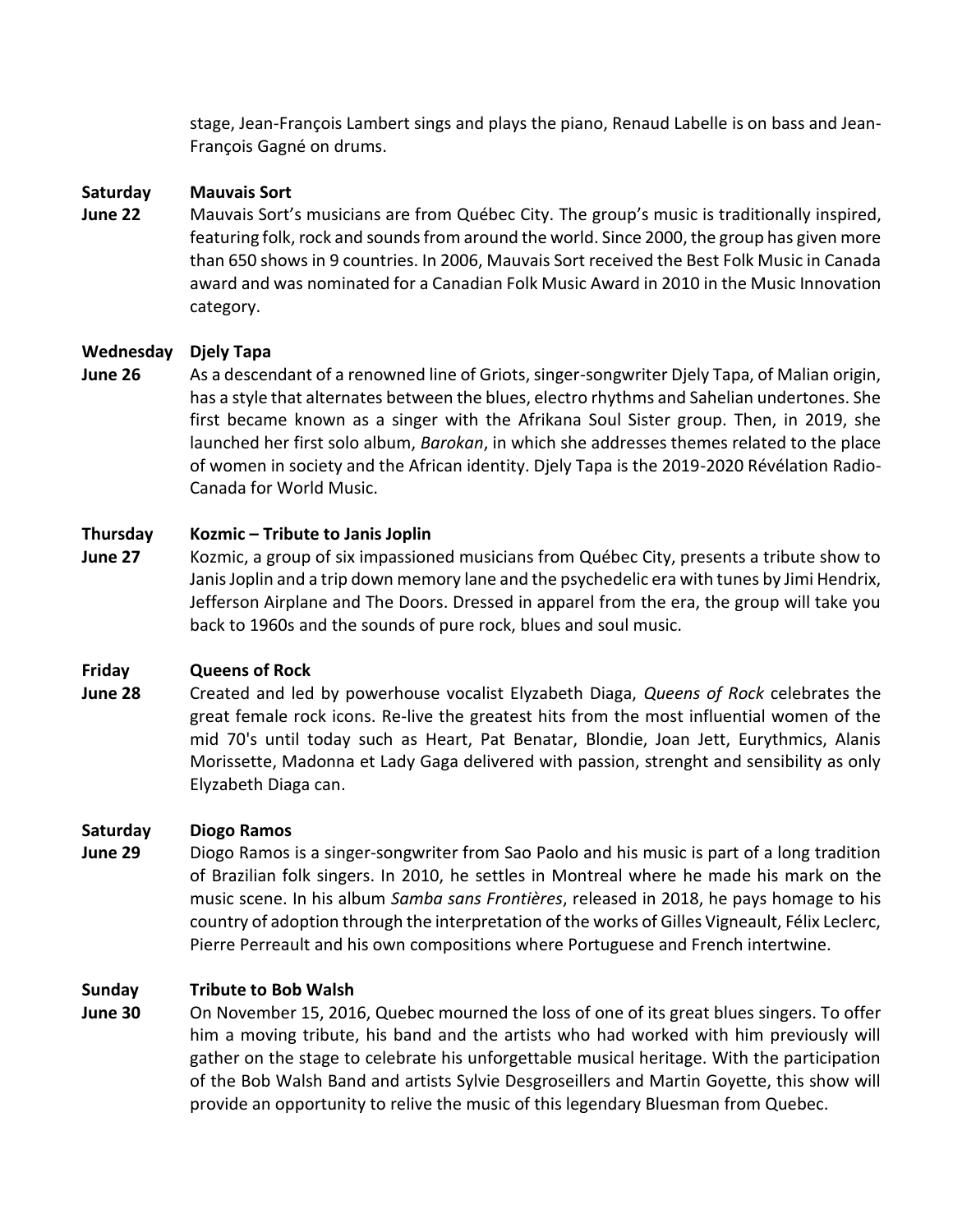#### **Thursday The Fat Cats**

**July 18** The Fat Cats were formed by merging The Swing Kids and Jivecity, two groups active for more than a decade in shows and events in Quebec. This group with a retro look stands out with lively presentations that combine Rock & Roll, swing and pop music. From Elvis Presley and Katy Perry to the Beach Boys, the group includes current hits in their repertoire, putting their own unique spin on each.

#### **Friday Alain Dumas**

**July 19** For almost 30 years, entertainer in heart and soul Alain Dumas has showcased his talent for humour, entertainment and song. In a heartfelt performance, Dumais revisits timeless classics by Dean Martin, Tony Bennett, Bobby Darin and Michael Bublé in a presentation that showcases his warm voice and magical connection with the public and his musicians.

#### **Saturday The Homeboys – Tribute to Tom Petty**

**July 20** In 2017, folk, country and pop singer Tom Petty left us after a successful career spanning more than 40 years. He leaves behind tunes and familiar songs such as the classics Free Falling, Mary Jane's Last Dance, Refugee, Running Down a Dream and Learning to Fly. Immerse yourself in this musical world with The Homeboys and a performance that presents the best of Tom Petty and The Heartbreakers.

#### **Sunday Bandstand by Invitation (Dominique Hudson - King Abid - Five Roses)**

**July 21** Bandstand by Invitation brings together for the span of an evening three artists in the 2019 program.

> Dominique Hudson perfected his skills in bars and nightclubs, followed by a radical change made in 2004 and a year spent in the Caribbean performing before an international audience. Upon his return, he participated in the Shérazade music show "les mille et une nuits" before launching DANZA, a project blending pop music and Latin rhythms. His 4th album, *Última Danza*, was released in April 2019.

> Originally from Tunisia and living in Québec City for almost two decades now, Heythem Tlili, alias King Abid, proposes festive music inspired by his origins, his passion for Jamaica and his affection for his new homeland. Afrobeat, reggae, electro, dance hall and hip-hop build his unique musical world. Following his first eponymous album, he received the 2017-2018 World Music Award from Révélation Radio-Canada.

> Five Roses came to be in 2016 thanks to a chance encounter between Jade Savannah Godin and Zachary Ouimet, who wanted to start a country duo project. Over the past year the duo have been writing songs, travelling often to Nashville to learn directly from masters in this genre, and have been building a sound inspired by their influences: Lady Antebellum, Little Big Town, Dustin Lynch, and Carrie Underwood.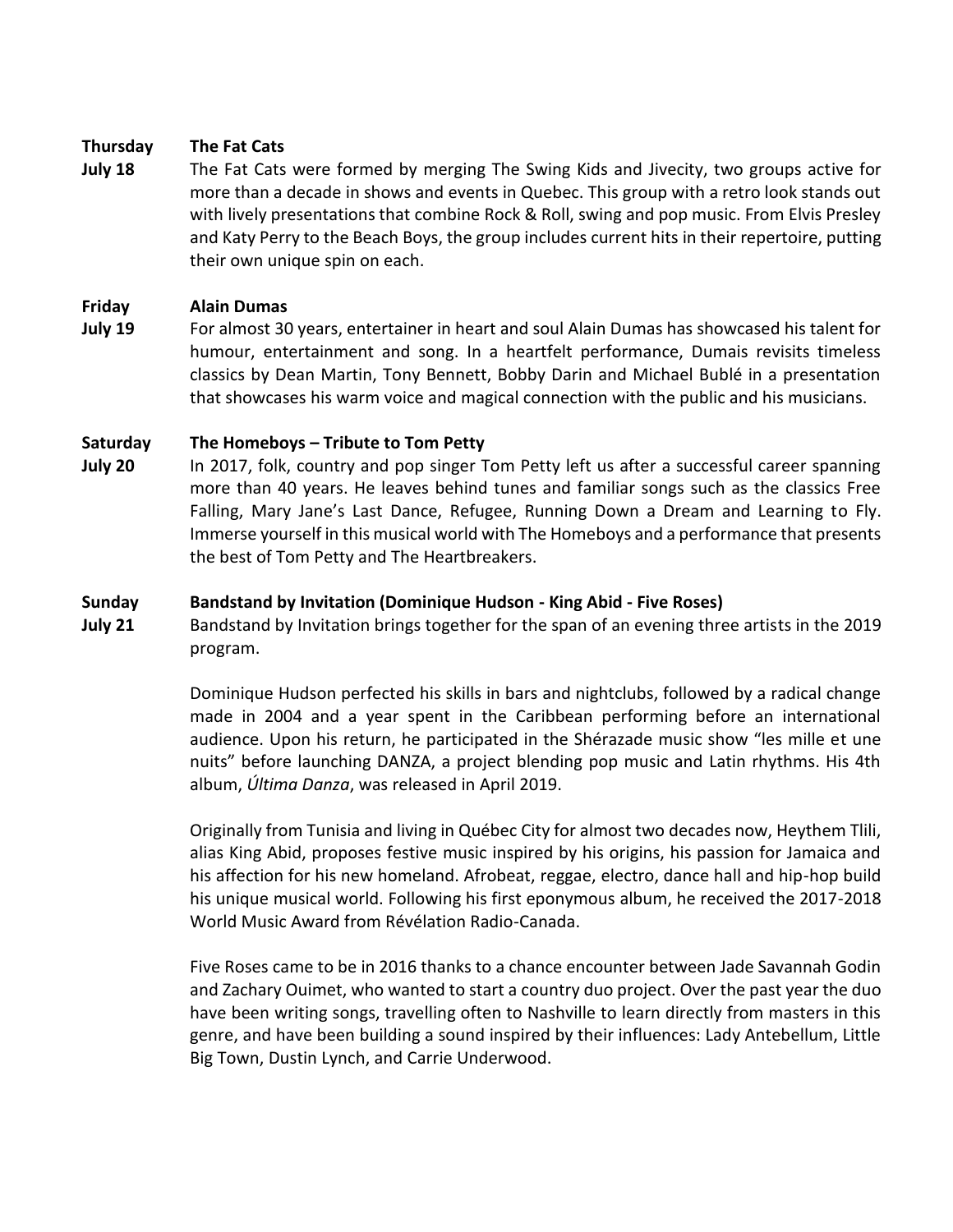# **Thursday Webster & 5 for Trio**

**July 25** The group "5 for Trio" was formed in Québec City in 2012. Band members Sylvain St-Onge (guitar), Mathieu Rancourt (bass) and Jean-François Gingras (drums) sought to give a new edge to jazz. Together, they built a bridge between modern jazz and progressive music. In 2019, they launched an album in cooperation with Webster, a rapper and hip-hop pioneer in Quebec.

# **Friday Bowie Revisited – Tribute to David Bowie**

**July 26** The band, Bowie Revisited, celebrates the musical heritage of David Bowie, an artist whose innovative musical style marked more than one generation. The band's edgy, electrifying, captivating style is hugely appreciated by audiences. The show pays tribute to the artist and holds the promise of an unforgettable evening showcasing the world of Bowie, who passed away in 2016. Bowie's greatest classics will be performed and revisited!

# **Saturday Grooz**

**July 27** An agent of both the gnawa tradition and occidental instrumentation, Grooz takes the audience on a journey that isn't soon forgotten. With the unique perspective that only singer songwriter Abdelhak Benmedjebari can provide on vocals and basse guitar, Grooz brings you to a realm where Jazz, Rock, Reggae and Blues are fused with the traditional repertoire.

### **Sunday Dominique Hudson**

**July 28** Dominique Hudson perfected his skills in bars and nightclubs, followed by a radical change made in 2004 and a year spent in the Caribbean performing before an international audience. Upon his return, he participated in the Shérazade music show "les mille et une nuits" before launching DANZA, a project blending pop music and Latin rhythms. His 4th album*, Última Danza*, was released in April 2019.

### **Thursday Délirium Tremens – Tribute to Jean Leloup**

**August 1st** For more than 20 years, Délirium Tremens has performed across Quebec showcasing masterpieces by Jean Leloup. Band members are renowned for their appealing energy and unique – sometimes exclusive – interpretations of Leloup's songs. No costumes, embodiment or imitation here – instead, six accomplished musicians creatively perform spellbinding renditions of Leloup's great successes from different eras.

### **Friday Five Roses**

**August 2** Five Roses came to be in 2016 thanks to a chance encounter between Jade Savannah Godin and Zachary Ouimet, who wanted to start a country duo project. Over the past year the duo have been writing songs, travelling often to Nashville to learn directly from masters in this genre, and have been building a sound inspired by their influences: Lady Antebellum, Little Big Town, Dustin Lynch, and Carrie Underwood.